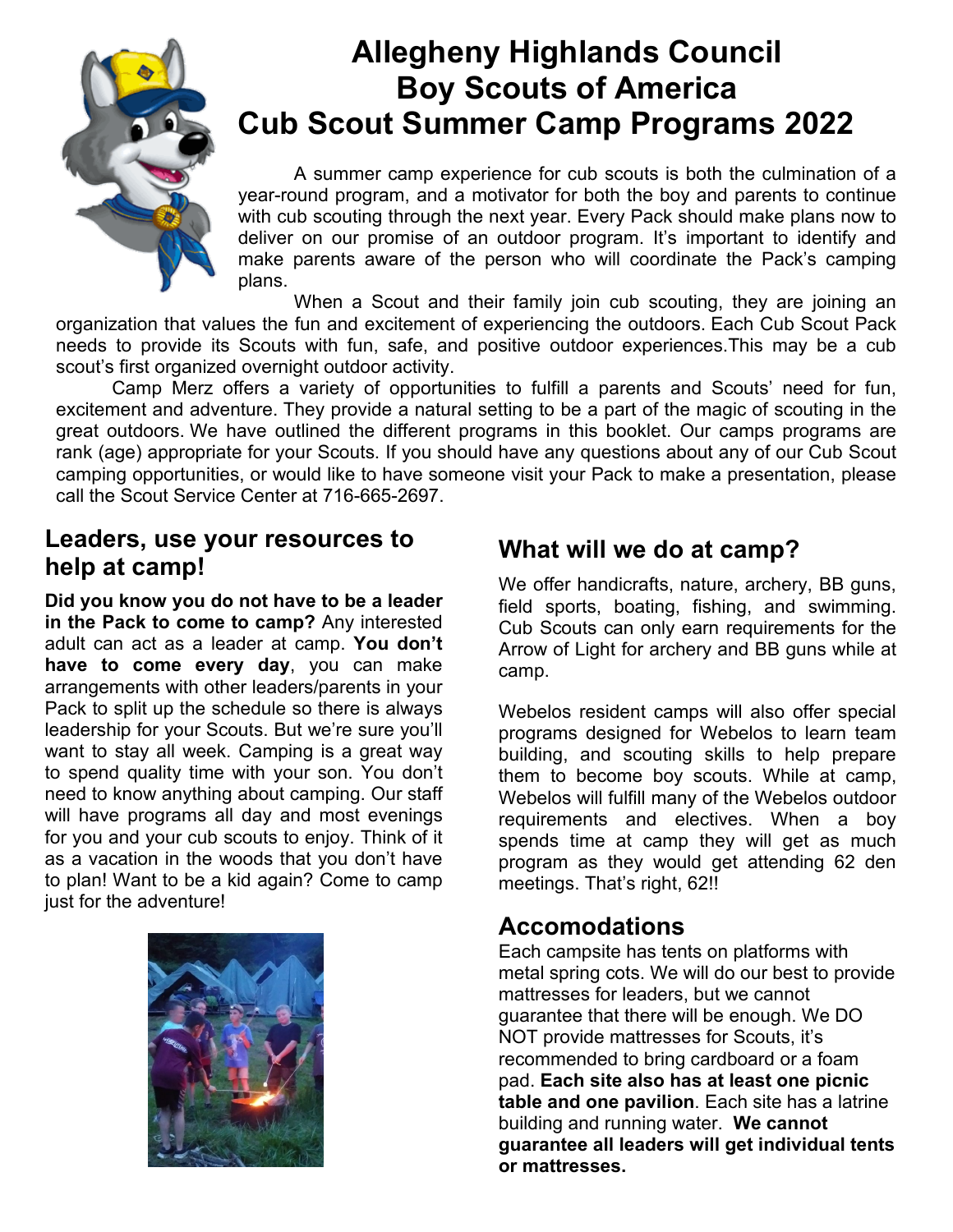# *Cub Family Parent /Pal Weekend*

Parent & Pal Family Camp is an ideal camping experience at Camp Merz for cub scouts of any age and a parent or guardian. Parent / Pal camp is an overnight camping experience involving many Cub Scout *families*.

Our council provides all of the elements of the outdoor experience of summer camp, such as a trained staff, meals, tents, and program.

This program gives the cub and his family, the opportunity to experience quality time with the Cub Scout camping program as a backdrop. The program schedule is loose so that parent and cub teams can pick and choose the program areas they wish to visit.

The camp fee is \$90 per couple or \$80 with discount, if paid in full by June 1st.

Additional family members can attend for \$50 per person

#### **Schedule**

**July 30 - 31** Family Camp at Camp Merz

## **Webelos Resident Camp**

Webelos resident camp is a weeklong (Tuesday - Saturday) camping experience designed around the Webelos program. Webelos scouts will have the opportunity to work on activities together as a den, challenging other dens at fun activities. Webelos resident camp is an excellent way to prepare Webelos for the journey to become a Boy Scout and building teamwork. Scouts will be staying in tents and experiencing all that the camps have to offer. Activity areas like archery, boating, swimming, scout skills; sports, handicrafts and shooting sports will help the Webelos Scout earn many activity pins.

The camp fee is \$315, \$295 with all discounts.

## **Schedule**

Aug 2-6 Webelos Resident Camp Camp Merz (Tuesday to Saturday)

# **Cub Scout Resident Camp**

Our Council operates a fully accredited resident camp at Camp Merz, located on Chautauqua Lake near Mayville, NY

Cub Scout Resident Camp (four day and three night) allow Scouts to experience the outdoors in a fun and safe environment. Cubs get to participate in many different areas of adventure, such as swimming, boating, archery, BB gun, crafts, and sports which include soccer and volleyball and much more. Cubs work on age appropriate programs run by trained staff. They stay in tents and sleep on cots, and have nutritious meals provided in the dining hall during their stay.

Camp Merz is \$285, \$265 with all discounts Adult fee is \$165. One free for every 10 Scouts.

### **Schedule**

Aug 3-6 (Wed-Sat) Cub 4 Day Camp Merz

**Things to remember for ALL camping programs...**

Parent and Pal: Check-in is 10:00am

Camp Merz: Check-in is 10am.

#### **Here is what the cubs should bring:**

 Health Form (Mandatory) Water shoes (Mandatory) Swimsuit Towel **Toiletries**  Extra clothes Extra shoes Bug Spray Sun Screen Sleeping bag & Pillow Rain gear Flashlight

**Note: Apache, Evergreen, Howard, Jubilee, Mead, Rupert and Yahn have power in site for your medical needs. Please be sure to bring you own extension cords when using in site power.**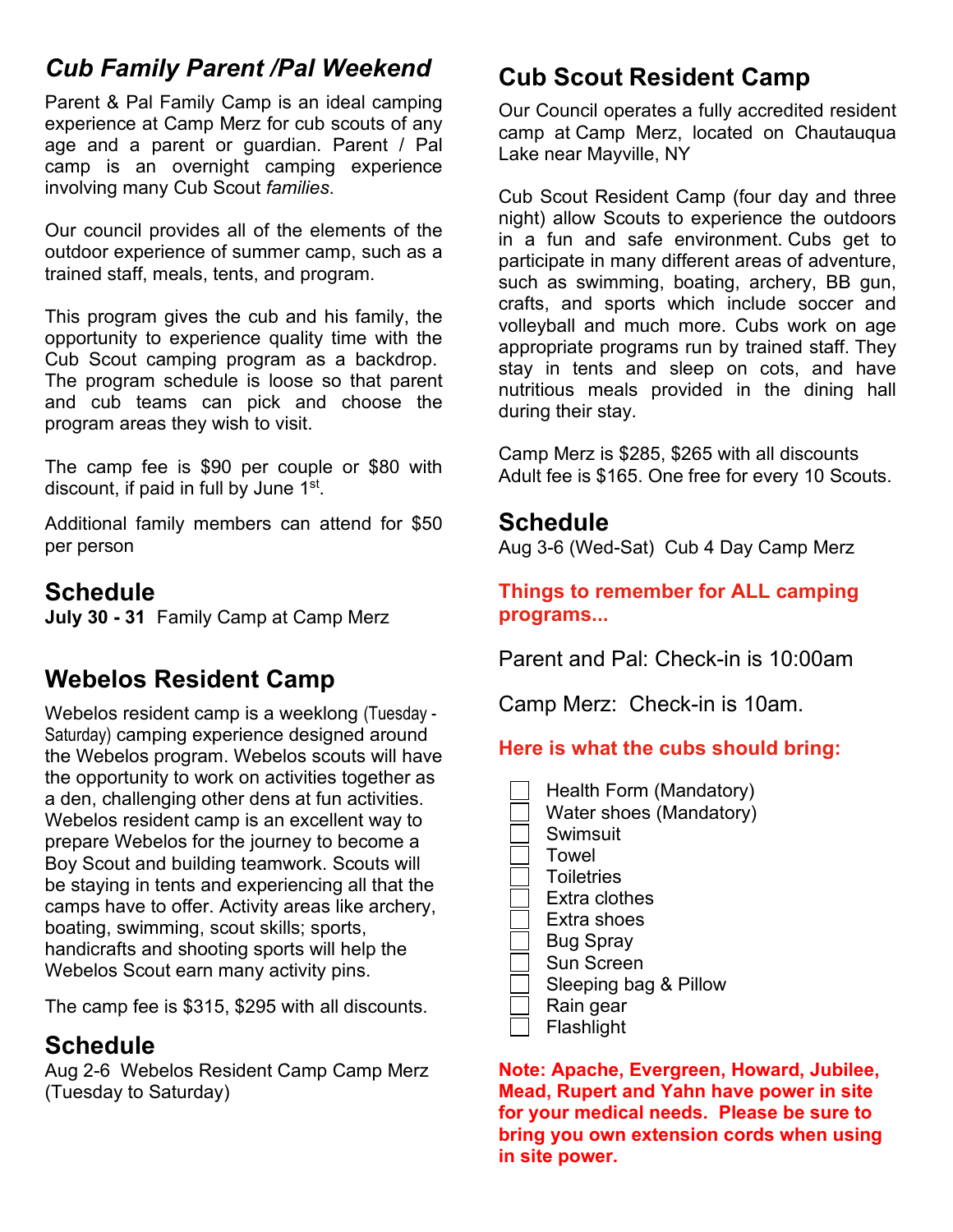# **About our Camp Staff…**

Our resident camp staff members go through a rigorous training program prior to the start of camp. Many of our area directors, all of our program directors and camp directors attend National BSA Camp School. Our camp management teams have been working hard to make 2022 our best camping season yet. Our camp has at least one Health Officer who is a trained EMT or RN and is in camp at all times to tend to any medical needs that may arise. The safety of your Scout is our number one priority at camp.

# **Hey Leaders… Special Needs??**

We stand ready to help you during your stay. When you attend the pre-camp leader's meeting, let us know about your Scouts attending and how we can best serve you. Whether it's dietary, or your unit's program time, or special needs of particular Scouts, we will do our best to accommodate you. Send in your special needs appllicatoin no later than July 1.

# **Incentives and Discounts**

- **Campership Application** due April 30<sup>th</sup>, into the Scout Service Center *(Allegheny Highlands Council Members only)*  **DON'T BE LATE, FUNDS ARE LIMITED**
- **\*** \$20 discount per Scout if pack recharters on time and pays by June 1. *(Allegheny Highlands Council Units only)*

#### *\*TOTAL DISCOUNTS AVAILABLE IS \$20 OTHER THAN CAMPERSHIPS.*



## **Pre Camp Leaders Meeting and Parent Orientation**

There will be a pre-camp leaders meetings & parent orientation on *Thursday, May 5th at 7pm &* **Saturday,** *May 7th at 10am* to give **leaders and parents** a chance to find out more information about our camp programs, take a tour of the camp and review important information to make your stay at camp a comfortable and enjoyable experience. **It is VERY important that a representative from your pack attends one of these meetings.**

#### **Medical Forms**

Scouts and adults attending camp **MUST** have forms signed by a physician. Please note that you MUST include date and year for all immunizations. If a scout will be taking any over the counter or prescription medications, the Medication Permission Form must be used. And remember you must use the NEW BSA Medical Form.



**Note:** *By attending camp you are authorizing the Allegheny Highlands Council the right to use your image in any photographs or videos taken at camp for*